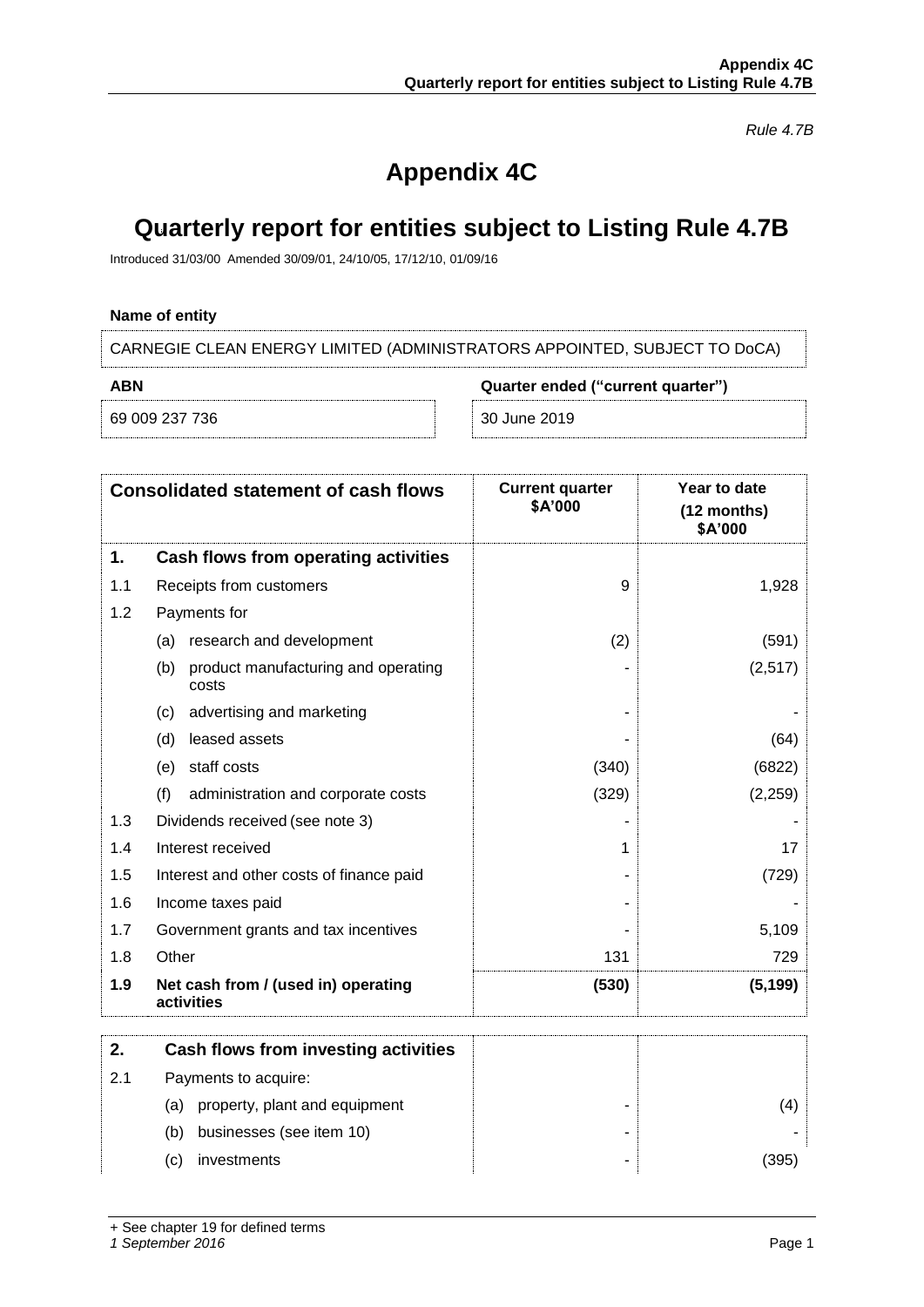|               | <b>Consolidated statement of cash flows</b>       | <b>Current quarter</b><br>\$A'000 | Year to date<br>$(12$ months)<br>\$A'000 |
|---------------|---------------------------------------------------|-----------------------------------|------------------------------------------|
|               | intellectual property<br>(d)                      |                                   |                                          |
|               | other non-current assets<br>(e)                   |                                   |                                          |
| $2.2^{\circ}$ | Proceeds from disposal of:                        |                                   |                                          |
|               | property, plant and equipment<br>(a)              | 110                               | 476                                      |
|               | businesses (see item 10)<br>(b)                   |                                   |                                          |
|               | investments<br>(c)                                |                                   |                                          |
|               | (d)<br>intellectual property                      |                                   |                                          |
|               | other non-current assets<br>(e)                   |                                   |                                          |
| 2.3           | Cash flows from loans to other entities           | (24)                              | (24)                                     |
| 2.4           | Dividends received (see note 3)                   |                                   |                                          |
| 2.5           | Other                                             |                                   | 314                                      |
| 2.6           | Net cash from / (used in) investing<br>activities | 86                                | 367                                      |

| 3.   | Cash flows from financing activities                                           |     |         |
|------|--------------------------------------------------------------------------------|-----|---------|
| 3.1  | Proceeds from issues of shares                                                 |     |         |
| 3.2  | Proceeds from issue of convertible notes                                       | 250 | 250     |
| 3.3  | Proceeds from exercise of share options                                        |     |         |
| 3.4  | Transaction costs related to issues of<br>shares, convertible notes or options |     |         |
| 3.5  | Proceeds from borrowings                                                       |     | 2,338   |
| 3.6  | Repayment of borrowings                                                        |     | (1,780) |
| 3.7  | Transaction costs related to loans and<br>borrowings                           |     |         |
| 3.8  | Dividends paid                                                                 |     |         |
| 3.9  | Other (provide details if material)                                            |     |         |
| 3.10 | Net cash from / (used in) financing<br>activities                              | 250 | 808     |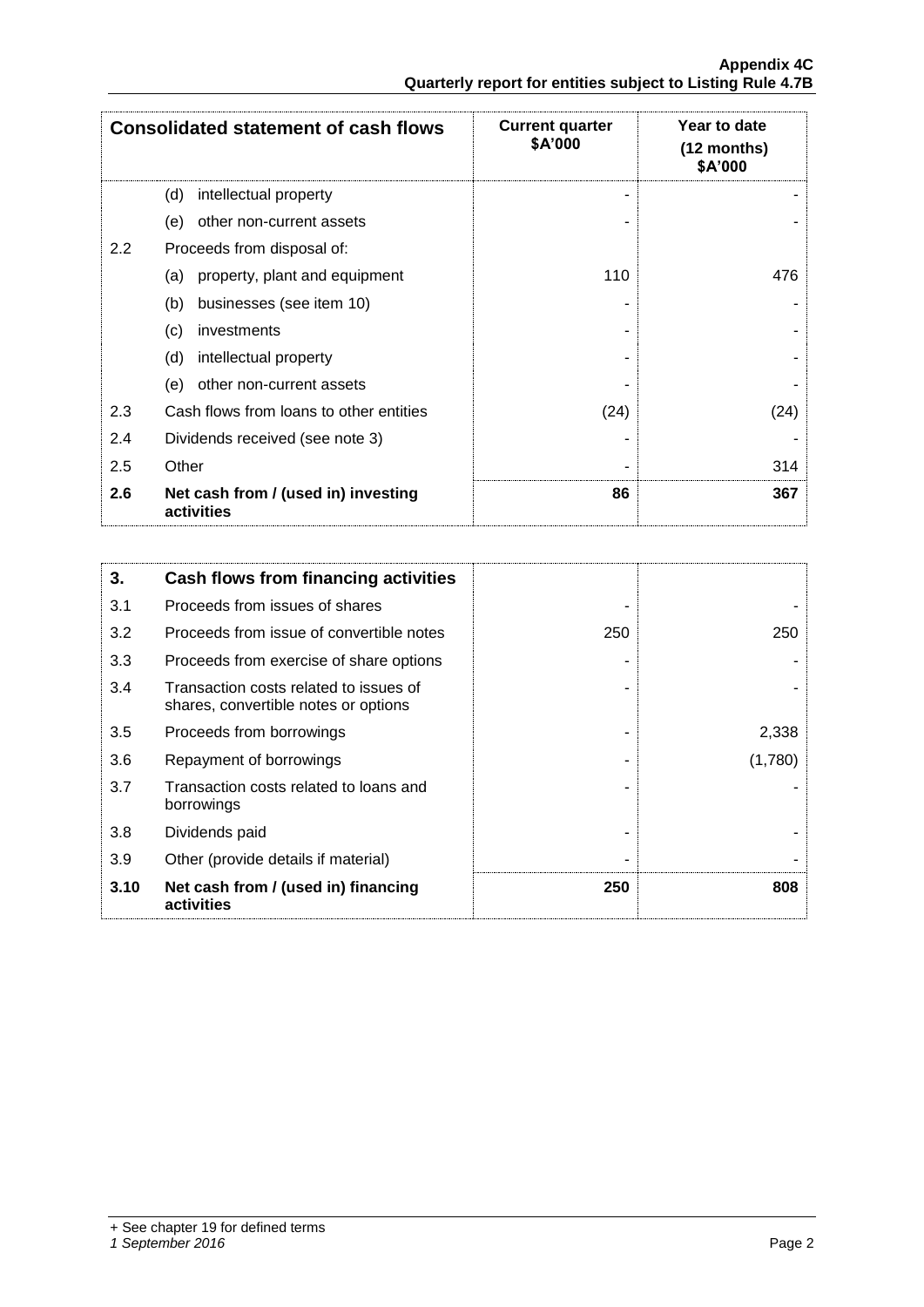| 4.  | Net increase / (decrease) in cash and<br>cash equivalents for the period |       |         |
|-----|--------------------------------------------------------------------------|-------|---------|
| 4.1 | Cash and cash equivalents at beginning of<br>quarter/year to date        | 1,714 | 5,616   |
| 4.2 | Net cash from / (used in) operating<br>activities (item 1.9 above)       | (530) | (4,669) |
| 4.3 | Net cash from / (used in) investing activities<br>(item 2.6 above)       | 86    | 281     |
| 4.4 | Net cash from / (used in) financing activities<br>(item 3.10 above)      | 250   | 558     |
| 4.5 | Effect of movement in exchange rates on<br>cash held                     |       | (65)    |
| 4.6 | Cash and cash equivalents at end of<br>quarter                           | 1,527 | 1,527   |

| 5.  | Reconciliation of cash and cash<br>equivalents<br>at the end of the quarter (as shown in the<br>consolidated statement of cash flows) to the<br>related items in the accounts | <b>Current quarter</b><br>\$A'000 | <b>Previous quarter</b><br>\$A'000 |
|-----|-------------------------------------------------------------------------------------------------------------------------------------------------------------------------------|-----------------------------------|------------------------------------|
| 5.1 | <b>Bank balances</b>                                                                                                                                                          | 1,527                             | 1.714                              |
| 5.2 | Call deposits                                                                                                                                                                 |                                   |                                    |
| 5.3 | <b>Bank overdrafts</b>                                                                                                                                                        |                                   |                                    |
| 5.4 | Other - Guarantee facilities                                                                                                                                                  | ۰                                 |                                    |
| 5.5 | Cash and cash equivalents at end of<br>quarter (should equal item 4.6 above)                                                                                                  | 1,527                             | 1.714                              |

| 6.  | Payments to directors of the entity and their associates                                                    | <b>Current quarter</b><br><b>\$A'000</b> |
|-----|-------------------------------------------------------------------------------------------------------------|------------------------------------------|
| 6.1 | Aggregate amount of payments to these parties included in item 1.2                                          |                                          |
| 6.2 | Aggregate amount of cash flow from loans to these parties included<br>in item 2.3                           |                                          |
| 6.3 | Include below any explanation necessary to understand the transactions included in<br>items $6.1$ and $6.2$ |                                          |

Payments to Directors include consulting fees, salary, and superannuation.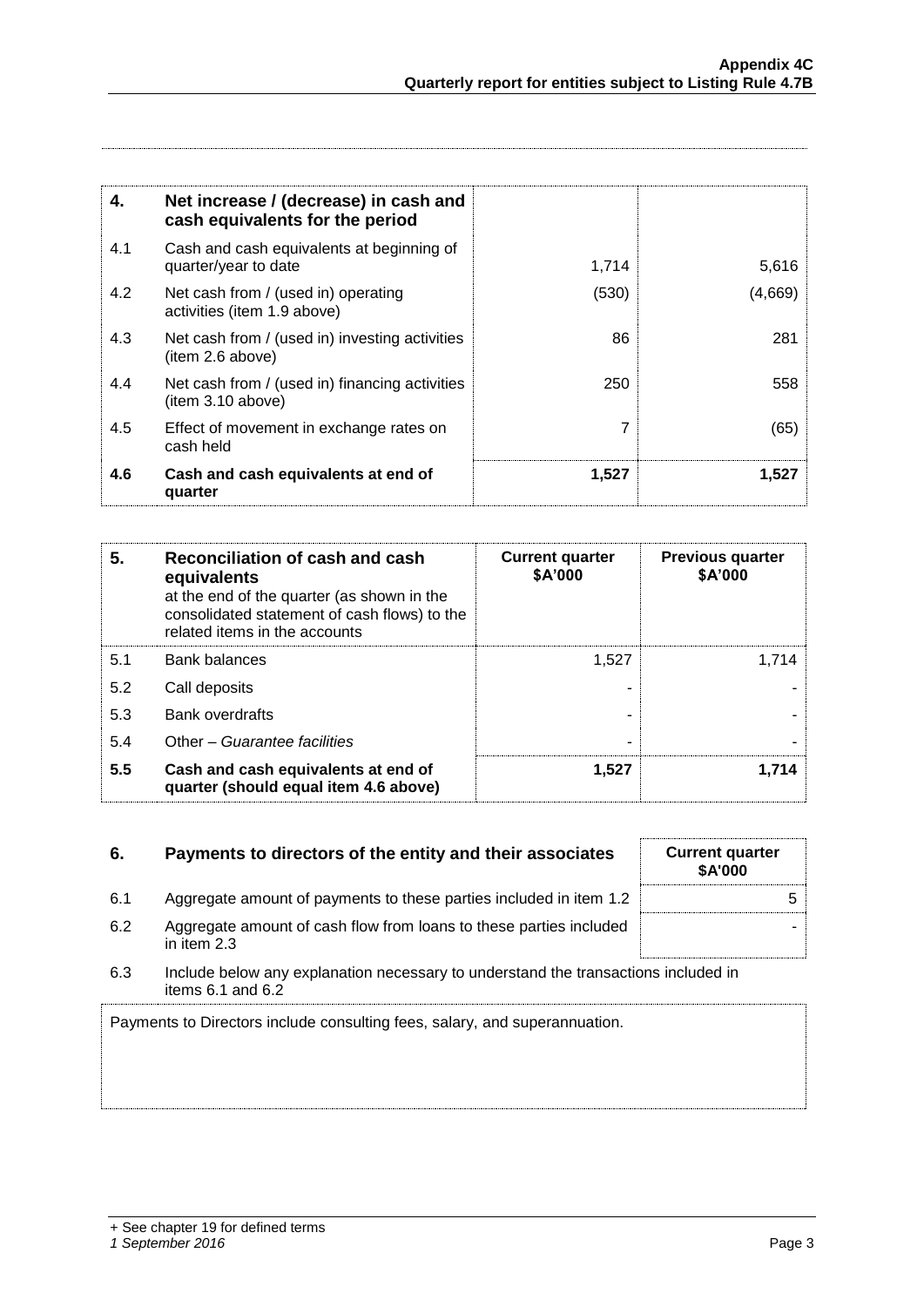| 7.  | Payments to related entities of the entity and their<br>associates                                        | <b>Current quarter</b><br><b>\$A'000</b> |
|-----|-----------------------------------------------------------------------------------------------------------|------------------------------------------|
| 7.1 | Aggregate amount of payments to these parties included in item 1.2                                        |                                          |
| 7.2 | Aggregate amount of cash flow from loans to these parties included<br>in item 2.3                         |                                          |
| 7.3 | Include below any explanation necessary to understand the transactions included in<br>items $71$ and $72$ |                                          |

| 8.   | <b>Financing facilities available</b><br>Add notes as necessary for an<br>understanding of the position | <b>Total facility amount</b><br>at quarter end<br>\$A'000 | Amount drawn at<br>quarter end<br>\$A'000 |
|------|---------------------------------------------------------------------------------------------------------|-----------------------------------------------------------|-------------------------------------------|
| .8.1 | Loan facilities                                                                                         | 8.098                                                     | 8.098                                     |
| 8.2  | Credit standby arrangements                                                                             | -                                                         |                                           |
| 8.3  | Other - Government grant funding                                                                        | 13.000                                                    | 1.319                                     |

8.4 Include below a description of each facility above, including the lender, interest rate and whether it is secured or unsecured. If any additional facilities have been entered into or are proposed to be entered into after quarter end, include details of those facilities as well.

The loan facilities include:

1) 450 convertible notes at an issue price of \$10,000 each, convertible to equity at any time at 4.0 cents per share and pay an 8.0% p.a. coupon; and

2) \$1.8 million in unsecured convertible notes from the Australian Renewable Energy Agency - Emerging Renewables Program. \$1.6 million has been drawn down to date. The notes can convert to equity at 5.3 cents per share and do not pay an interest coupon.

3) 11% share of \$7.5 million in construction debt financing with Asymmetric Credit Partners Pty Ltd for the construction of the 10MW Northam Solar Farm. This debt has been fully drawn down.

4) \$2m facility from HFM Pty Ltd, a company controlled by director, Mike Fitzpatrick. This debt was drawn down by \$1.15m at 31 March 2019. Due to the appointment of Administrators, no further draw downs will occur.

Government funding consists of \$13 million due to one grant from the Australian Renewable Energy Agency - Emerging Renewables Program.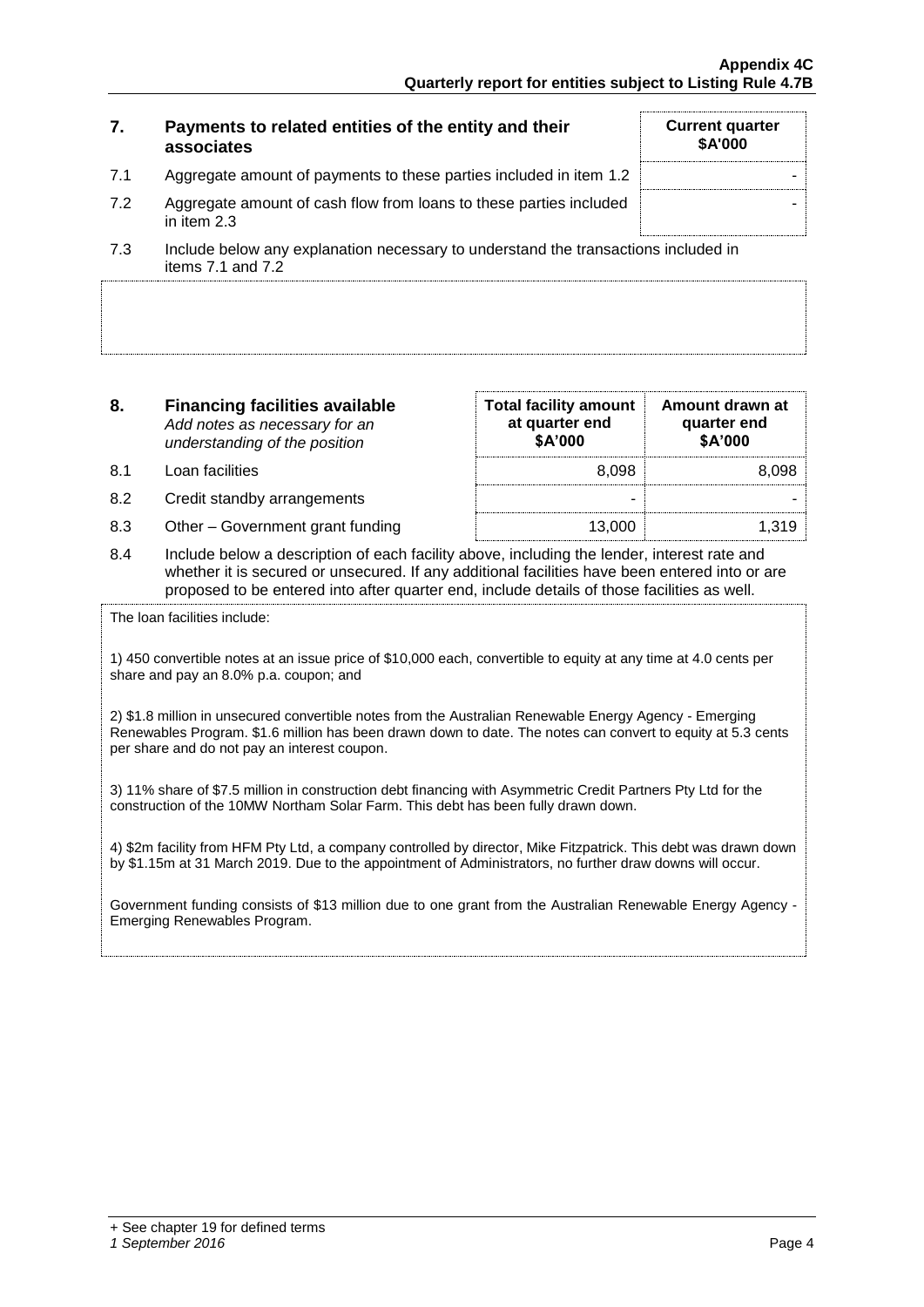| 9.  | <b>Estimated cash outflows for next quarter</b> | \$A'000 |
|-----|-------------------------------------------------|---------|
| 9.1 | Research and development                        |         |
| 9.2 | Product manufacturing and operating costs       |         |
| 9.3 | Advertising and marketing                       |         |
| 9.4 | Leased assets                                   |         |
| 9.5 | Staff costs                                     | 229     |
| 9.6 | Administration and corporate costs              | 355     |
| 9.7 | Other (provide details if material)             |         |
|     | Interest                                        |         |
|     | Loan repayment                                  |         |
| 9.8 | Total estimated cash outflows*                  | 584     |

#### **Notes**

\* The estimated cash outflows are required to exclude all cash receipts including receipts from sales, government grants, debt funding, and research and development tax cash offsets. Further capital raising proceeds, asset sales and debt funding are forecast to be received next quarter.

| 10.  | Acquisitions and disposals of<br>business entities<br>(items $2.1(b)$ and $2.2(b)$ above) | <b>Acquisitions</b> | <b>Disposals</b> |
|------|-------------------------------------------------------------------------------------------|---------------------|------------------|
| 10.1 | Name of entity                                                                            | ۰                   |                  |
| 10.2 | Place of incorporation or<br>registration                                                 |                     |                  |
| 10.3 | Consideration for acquisition or<br>disposal                                              |                     |                  |
| 10.4 | Total net assets                                                                          | -                   |                  |
| 10.5 | Nature of business                                                                        | ٠                   |                  |

### **Compliance statement**

- 1 This statement has been prepared in accordance with accounting standards and policies which comply with Listing Rule 19.11A.
- 2 This statement gives a true and fair view of the matters disclosed.

(Company secretary)

Sign here: Date: 28 October 2019

Print name: Grant Mooney